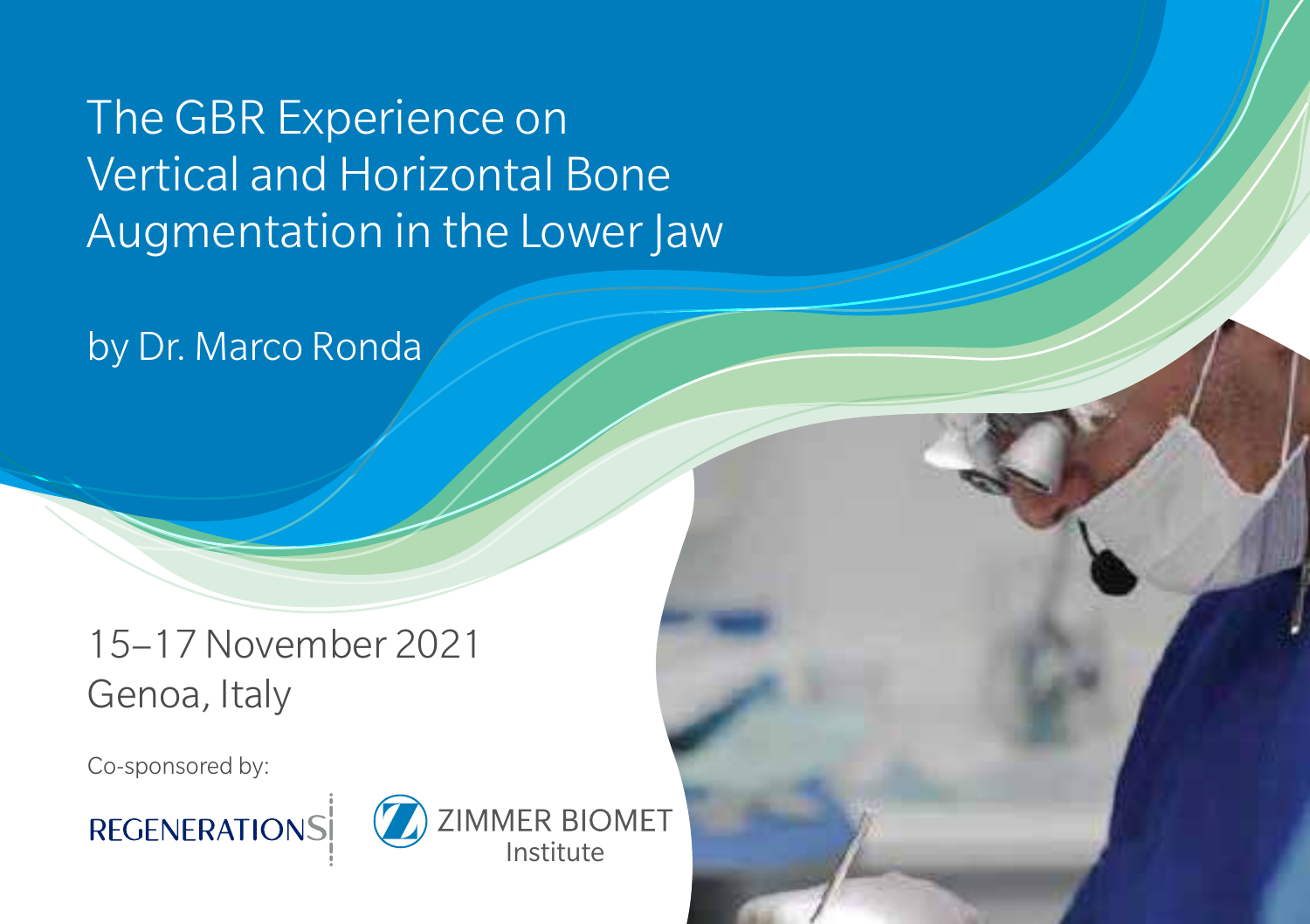#### OBJECTIVE OF THE COURSE

During this three-day course the main topic discussed will be Vertical and Horizontal Bone Regeneration. An indepth/detailed presentation will be shared with the attendees covering soft-tissue management in order to avoid the known consequences caused from early exposure of membranes. Management of the soft-tissue in implants placed in regenerated bone will be the second interesting topic that will be discussed. In association with the theoretical part several surgical treatments will be performed during the live surgeries so that the theoretical and scientific concepts can be clinically applied.

Some live surgeries may be substituted by videos if required by the course organization.

## About Dr. Marco Ronda



#### DR. MARCO RONDA,\* DDS (ITALY)

Dr. Ronda graduated in Medicine in 1990 at the University of Verona and has a private dentistry practice in Genoa. In 2011 the Interntional Journal of Periodontics & Restorative Dentistry published his study reporting a new surgical technique of lingual flap management appropriate in all cases of increase in bone volume; in the same magazine in 2014, a new clinical study on the management of the buccal flap titled "A novel approach for the coronal advancement of the buccal flap" was been published. From 2014 to date he periodically provides a semester of pratical training courses in impiantology and bone regeneration techniques at his private practice. He is an active member of the IAO (Italian Academy of Osseointegration) and co-founder of the Piezosurgery Academy.

\* This clinician has, or in the last 2 years had, financial relationships with Zimmer Biomet Dental resulting from speaking engagements consulting engagements and other retained services.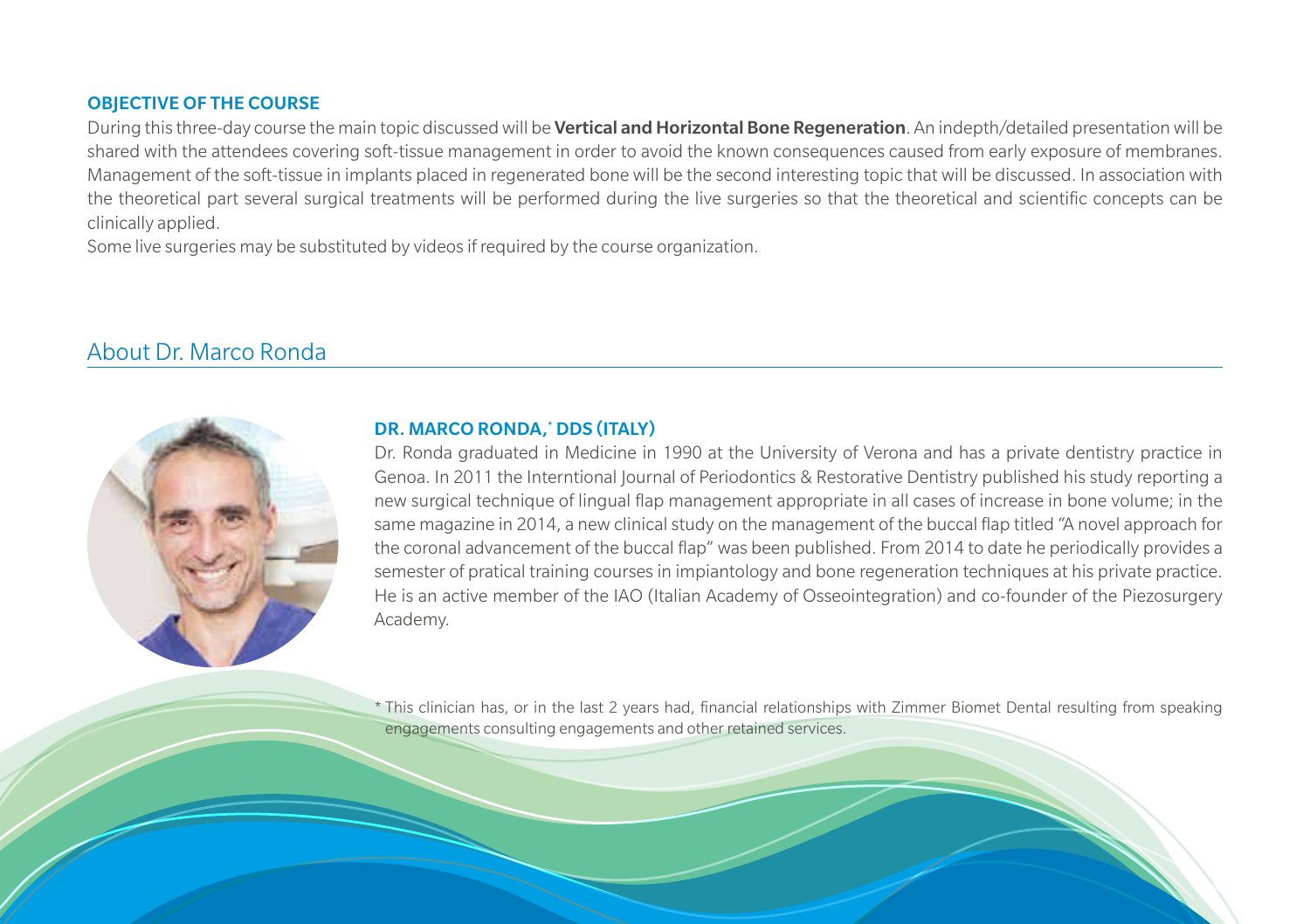#### DAY 1: 15 NOVEMBER 2021

#### Theoretical Part:

- Indications and contraindications of the GBR procedure;
- GBR guidelines for a high surgical and prognostic predictability;
- Biological rationale for the membrane choice (Resorbable versus Non-Resorbable);
- Design of the flap in free edentulous ridges and in the intercalate spaces;
- Flap Passivation with conventional surgical techniques;
- Concept of Encumbrance Volume and its application in the vertical bone regeneration of the posterior lower jaw;
- Flap Passivation with the new surgical procedure (new Lingual Flap and Brushing Technique).

#### Live Surgery:

## - Surgery 1: Surgical treatment of a vertical bone defect in the posterior lower jaw with or without the simultaneous insertion of the implants

A preliminary discussion will be held prior to the surgical session to describe all details of the surgery, for example, Flap Design, predetermining the soft-tissue volume needed to close, without tension and by first intention, selection of sutures on top of the membrane.

During the surgical treatment Dr. Ronda will show 4 Passivation Techniques of the buccal and lingual flaps, the shaping of the membrane for a perfect adaptation to the defect, the different options for fixing the membrane, the different strategies to maintain "decontaminated" the surgical area and many other details to be considered to perform this precise surgical technique.

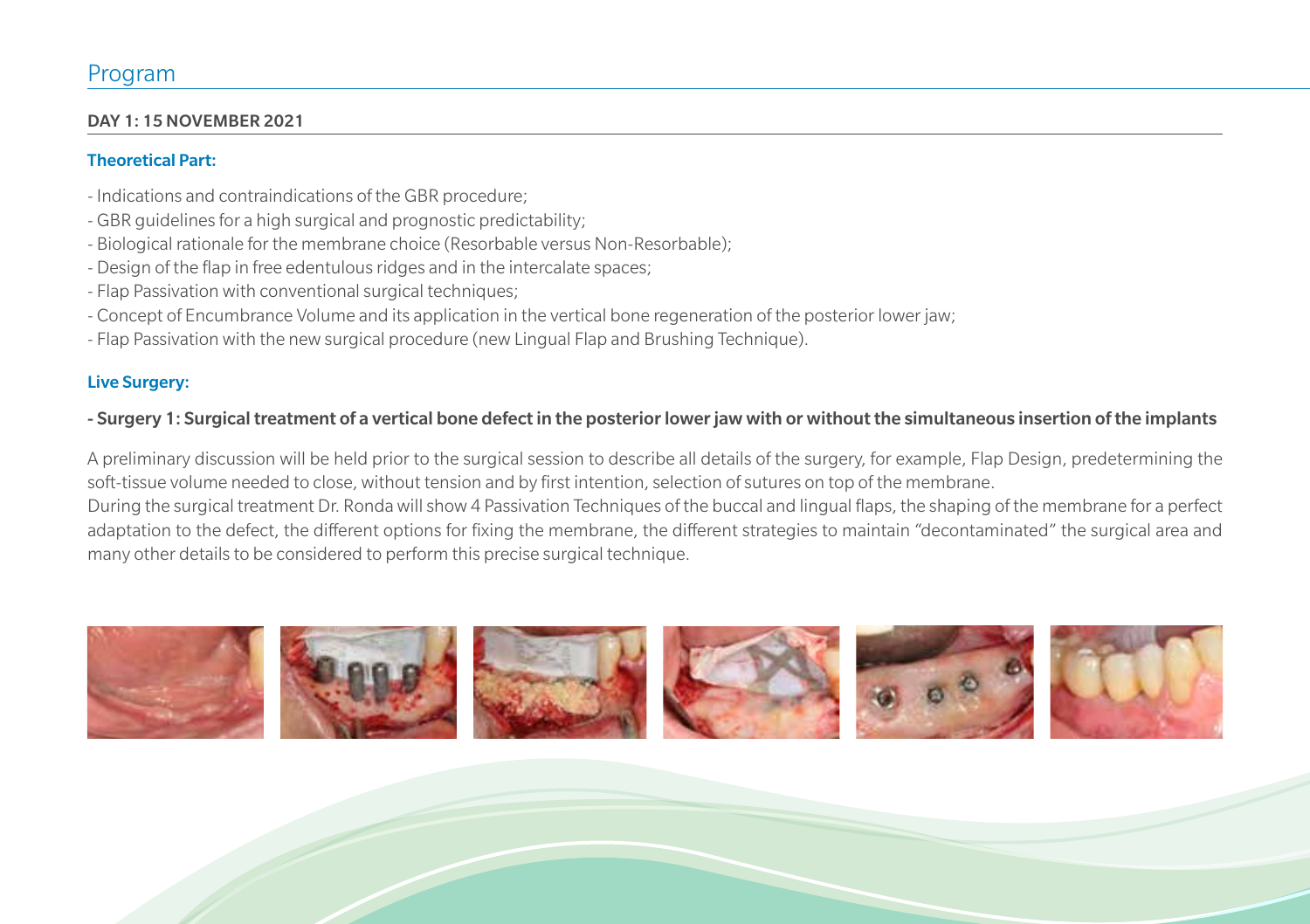#### DAY 2: 16 NOVEMBER 2021

#### Theoretical Part:

- Strategies and timing of sutures;
- Soft-tissue management after the GBR procedure… timing and protocol;
- Discussion about the ideal graft, sutures and other materials for a GBR surgical approach;
- Group session: A series of GBR clinical cases photos will be displayed so all attendees will have the opportunity to identify the surgical mistakes from each case.

#### Live Surgery:

- Live Surgery 2: Management of the soft-tissues around implants inserted in the regenerated bone, detailed discussions of how we should deal with the soft-tissues around the implants, how we should restore the depth of the fornex and how we should suture, harvest and shape the tissue graft.
- Live Surgery 3: Removal of a membrane after 6-8 months from the GBR procedure with simultaneous insertion of the implants. Full demonstration regarding how to draw a non invasive flap and evaluate the clinical evidences related to the regenerated bone.

#### DAY 3: 17 NOVEMBER 2021

Hands-On Session on pig jaws supported by clamps.

- Flap design in vertical and horizontal bone regeneration;
- Flap elevation and isolation of sensitive anatomical structures;
- Passivation of the Buccal Flap with the periosteum incision and Brushing Technique;
- Bone perforations on the bone defect;
- Insertion of the implants in a bone defect previously created;
- Measuring of the bone defect and relative selection of the ideal membrane size;
- Shaping of the membrane in relationship at the defect;
- Grafting material around the implants inserted in the bone defect;
- Strategies and modalities for the membrane fixing;
- Modalities, timing and correlation between type of suture and area of application.

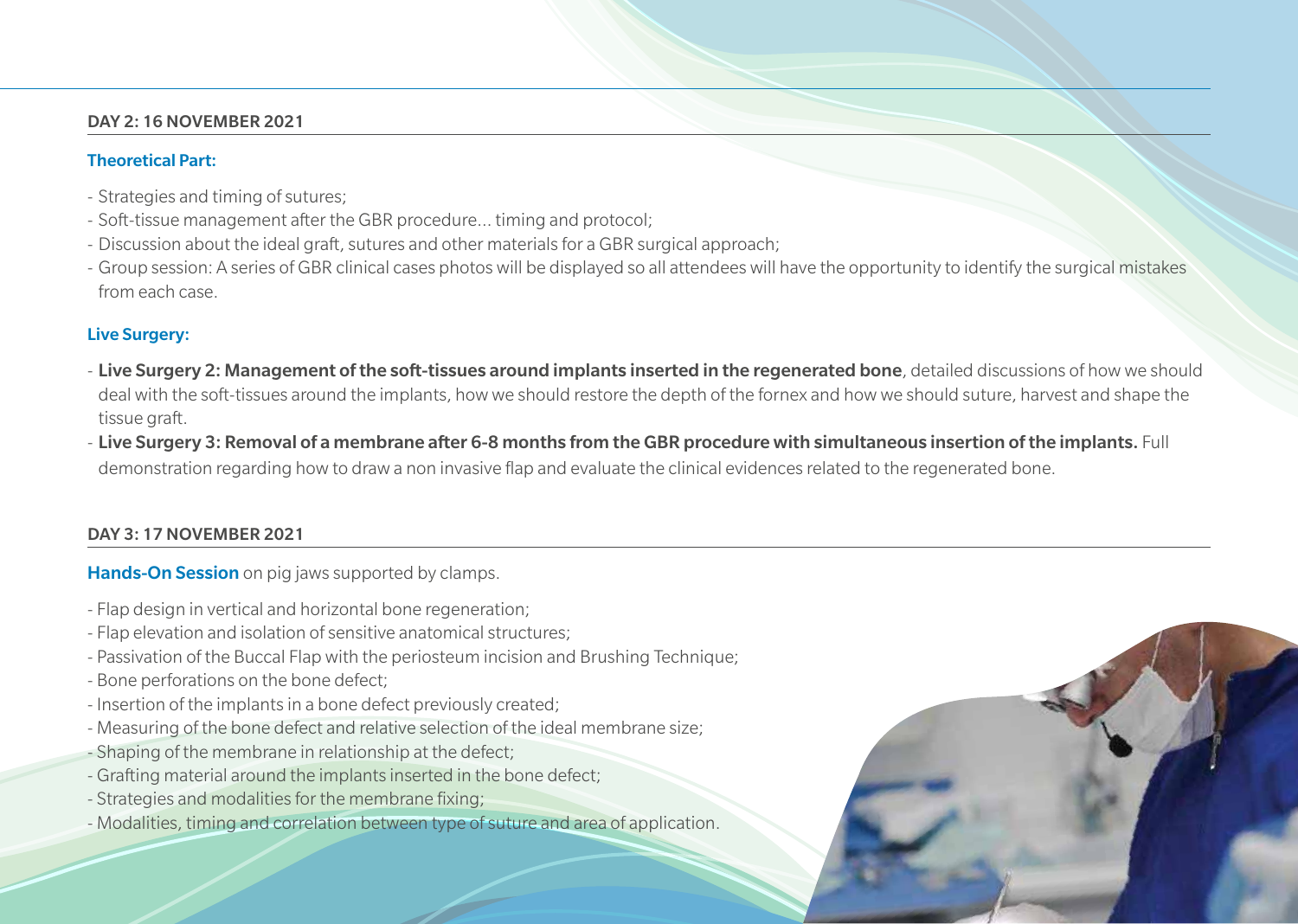# Registration

## Register easily and conveniently online!

## Link

https://www.studiomarcoronda.it/dettaglio\_corso.php?idcorso=4

## **Dates**

15 November 2021: 09.00 AM–06.00 PM 16 November 2021: 09.00 AM–06.00 PM 17 November 2021: 09.00 AM–03.00 PM

## Venue

Via Galata 39/10 16122 - Genoa - ITALY www.studiomarcoronda.it

## **Participants**

max. 20

## Price € 2.900\* + VAT 22%

Course level

Advanced

## Course language

English

\*Course fee includes all course materials, lunches, break refreshments, one dinner.